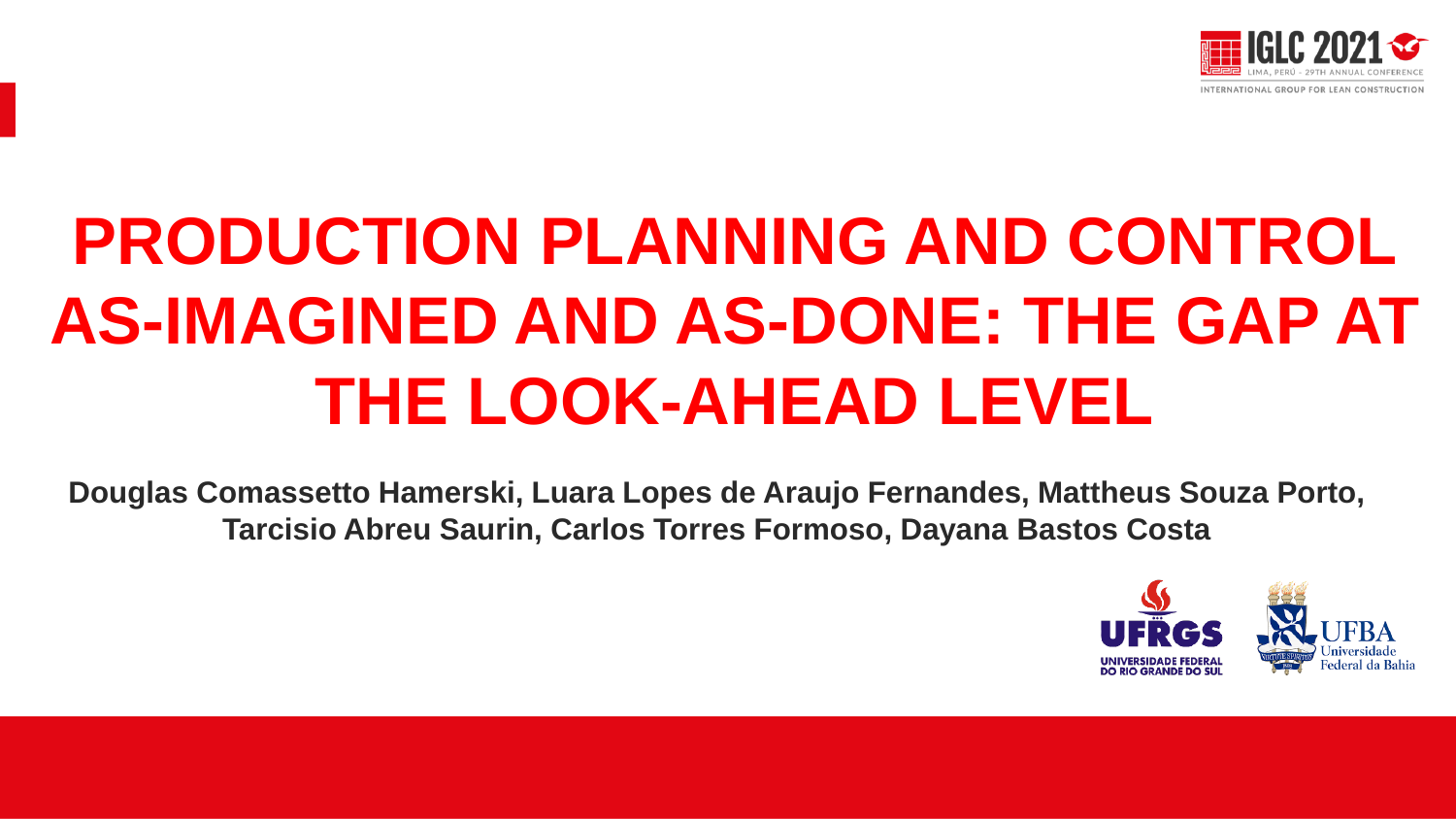- The Last Planner System (LPS) of Production Control is widely acknowledged as fit to tackle the complexity of construction projects
- The removal of constraints is one of the central elements of the system
- Several different types of constraints
- Non-linear relationship between the number of work packages and the number of constraints
- The removal of a primary constraint (e.g. equipment) may trigger the need for removing other upstream constraints (e.g. maintenance of existing equipment







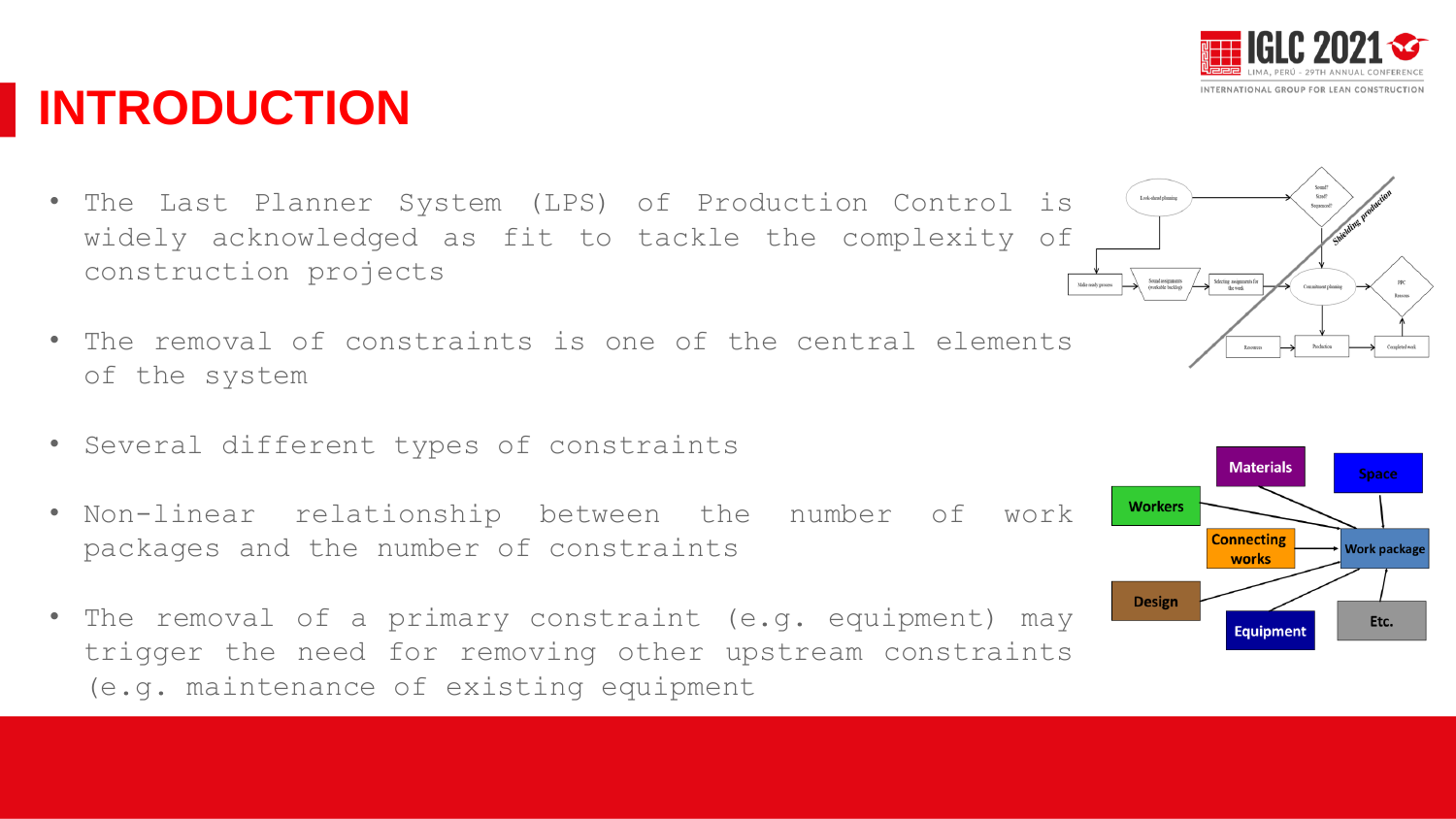

## **INTRODUCTION**

- It is reasonable to expect that the removal of constraints is a complex process itself, likewise other LPS activities
- In this paper, this complexity is investigated in light of the concepts of work-as-imagined and work-as-done

Work-as-imagined (WAI) refers to the various assumptions, explicit or implicit, that people have about how work should be done, being often prescribed in procedures or standards

Work-as-done (WAD) refers to how something is actually done, either in a specific case or routinely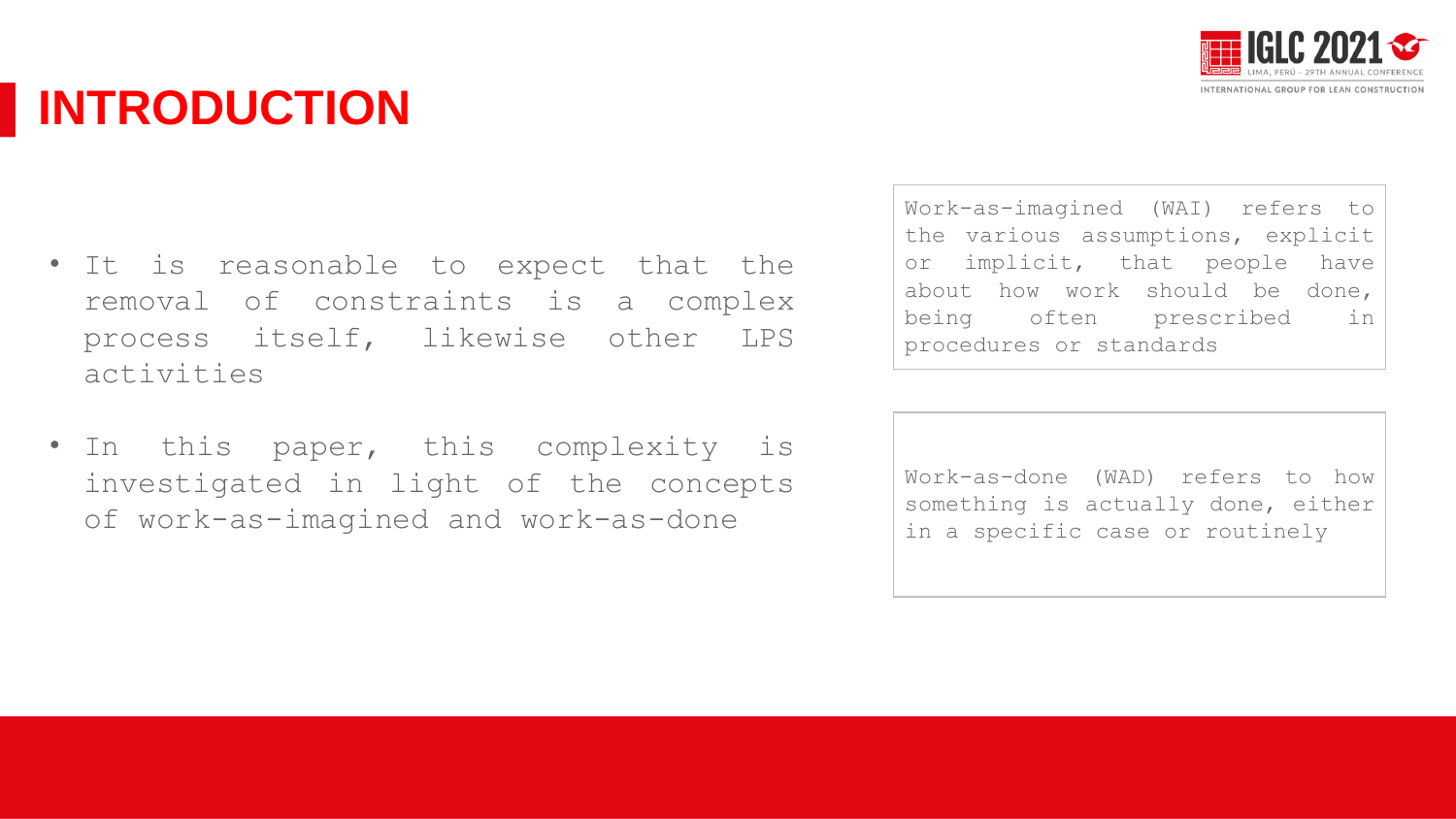

### **RESEARCH AIMS**

To investigate the gap between production planning and control-as-imagined (based on the original version of the LPS) and production planning and control-as-done (based on how it is applied in practice) at the look-ahead level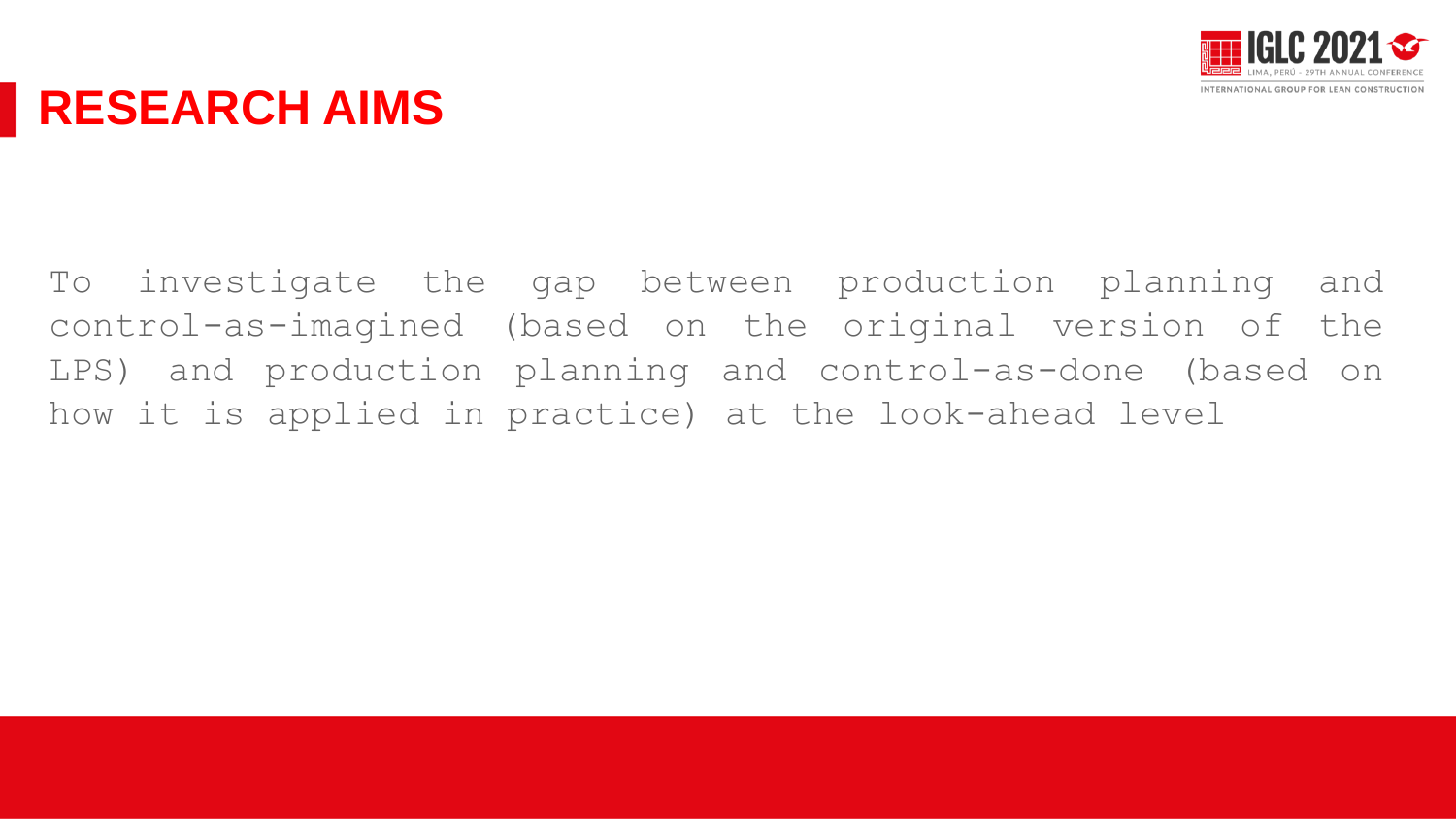



- FRAM is a method to model complex systems
- One of the main roles of FRAM is to model how different functions in socio-technical systems relate to each other (e.g. it allows modelling interactions between managerial and production functions)
- Each function is formed by 6 different aspects (Output, Input, Precondition, Resource, Control and Time) and shows existing interactions between Outputs of upstream functions and the other 5 aspects of downstream functions

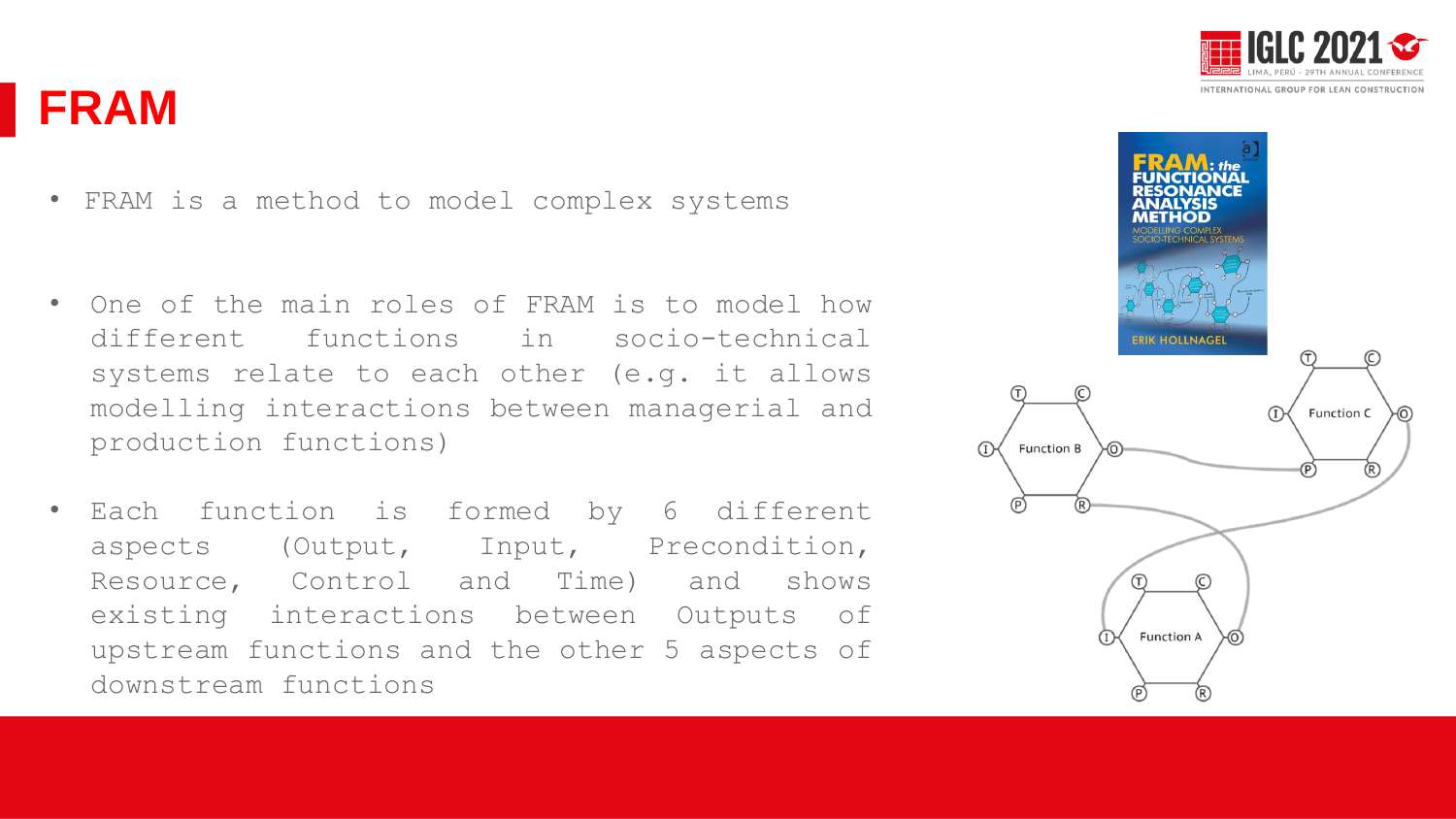

### **RESEARCH METHOD**

- Case study (refurbishment project for a department store in Brazil - fully using LPS)
- Unit of analysis: managerial functions during the process of removing constraints
- FRAM was used to model the functions involved in the removal of constraints, considering two work packages:(i) installation of the fire pipe support system (100% complete); and (ii) mezzanine assembly (delayed)
- Three sources of evidence were used: documents, participant observations, and unstructured interviews



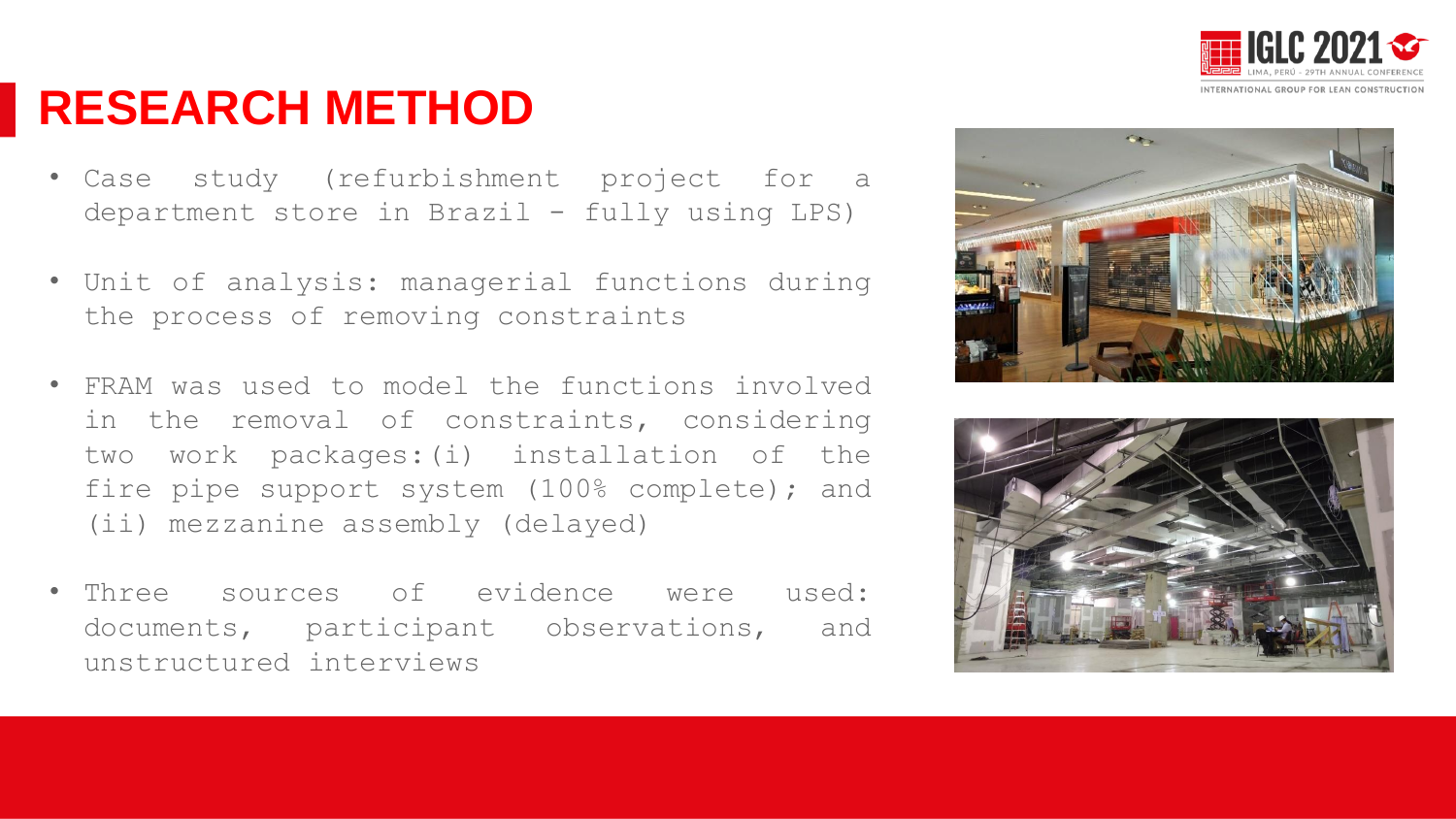

#### **RESULTS**

Functional model for the removal of constraints: work package "Mezzanine assembly" (delayed)



|                                | <b>Function</b>                                        |                                | <b>Function</b>                                   |
|--------------------------------|--------------------------------------------------------|--------------------------------|---------------------------------------------------|
| ⊙                              | Produce long-term plan                                 | $\langle \mathbb{D} \rangle$   | Perform induction training                        |
| ⊙                              | Produce look-ahead plan                                | $\circledcirc$                 | Check workers availability                        |
| ♦                              | Check construction design<br>availability              | $\langle 13 \rangle$           | Conduct a price quote for equipment<br>rental     |
| $\langle 3 \rangle$            | Study construction design                              | $\langle 14 \rangle$           | Rent equipment and schedule the delivery          |
| $\left\langle 4\right\rangle$  | Check the quantity of materials                        | $\langle 15 \rangle$           | Check the delivery of equipment                   |
| $\propto$ B $\searrow$         | <b>Check financial resources</b><br>availability       | $\langle 16 \rangle$           | Check logistics for equipment<br>transportation   |
| $\circlearrowright$            | Conduct a price quote for materials                    | $\langle \overline{v} \rangle$ | Check the conclusion of previous work<br>packages |
| $\circledcirc$                 | Purchase materials and schedule<br>the delivery        | (18)                           | Check space availability                          |
| $\langle 7 \rangle$            | Check the delivery of materials                        | (19)                           | Make commitment                                   |
| $\langle 8 \rangle$            | Check logistics for materials'<br>transportation       | $\odot$                        | Produce short-term plan                           |
| $\langle \overline{0} \rangle$ | Perform job interviews to compose<br>the work team     | $\odot$                        | Installation of the fire pipe support system      |
| ⊙                              | Hire workers and schedule the start<br>of work on site | ⊙                              | Mezzanine assembly                                |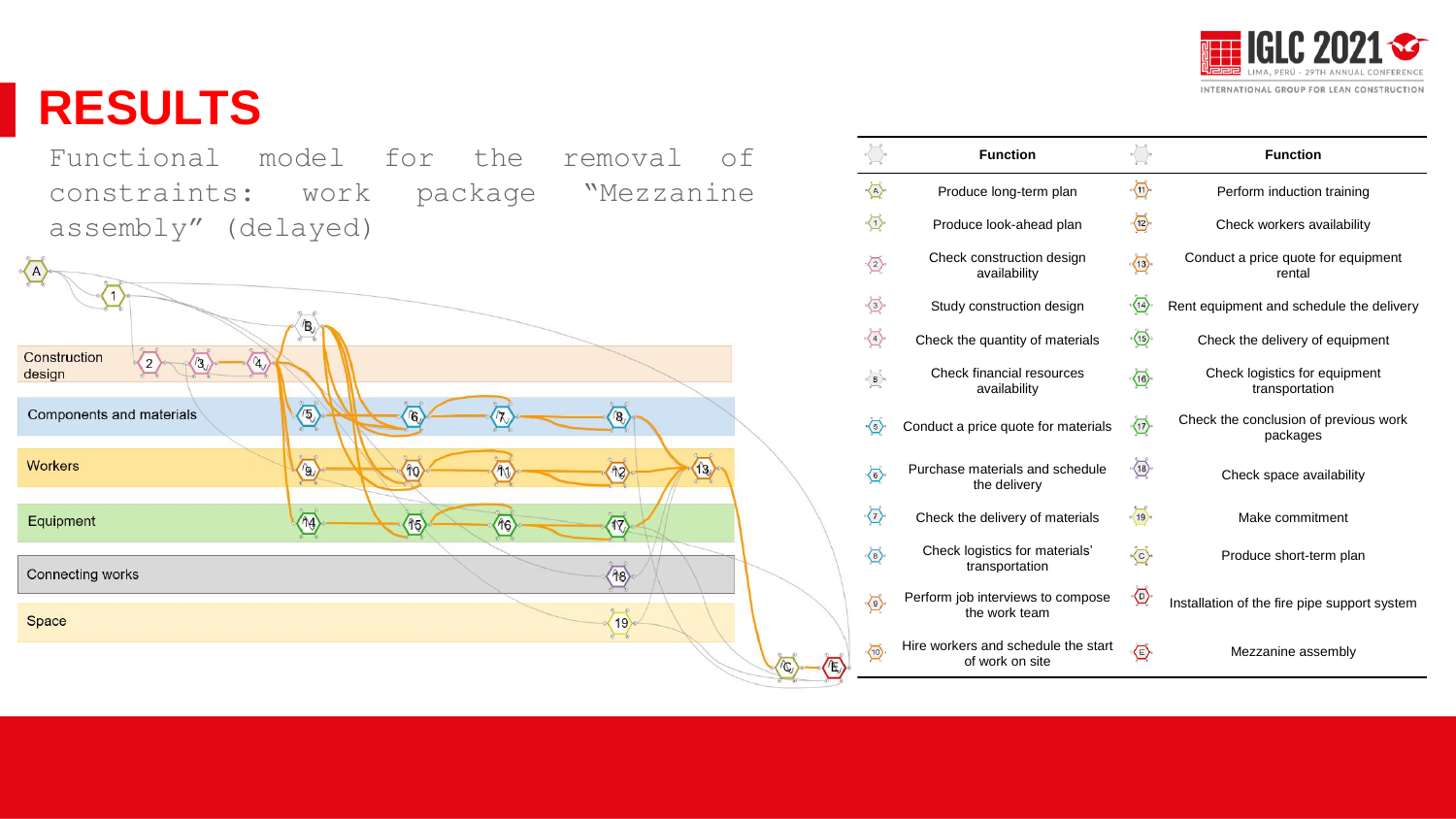

# **DISCUSSION**

| Production planning and control-as-imagined                                          | Production planning and control-as-done                                                                                                            |
|--------------------------------------------------------------------------------------|----------------------------------------------------------------------------------------------------------------------------------------------------|
| The precondition categories for a construction task are<br>independent on each other | The preconditions categories for a construction task<br>depend on each other                                                                       |
| The process of removing the constraints is simple                                    | The process of removing the constraints is complex                                                                                                 |
| There is a formal workable backlog                                                   | There is not a formal workable backlog                                                                                                             |
| Constraints are identified by looking for upcoming<br>work packages                  | Constraints are identified by looking for upcoming<br>groups of work packages                                                                      |
| All constraints are formally identified and removed                                  | Some constraints are informally identified and<br>removed - i.e., these constraints are not anticipated<br>and documented in the planning meetings |
| All constraints are removed before starting the work<br>package                      | Some constraints are removed while the execution of<br>the work-package is in-progress                                                             |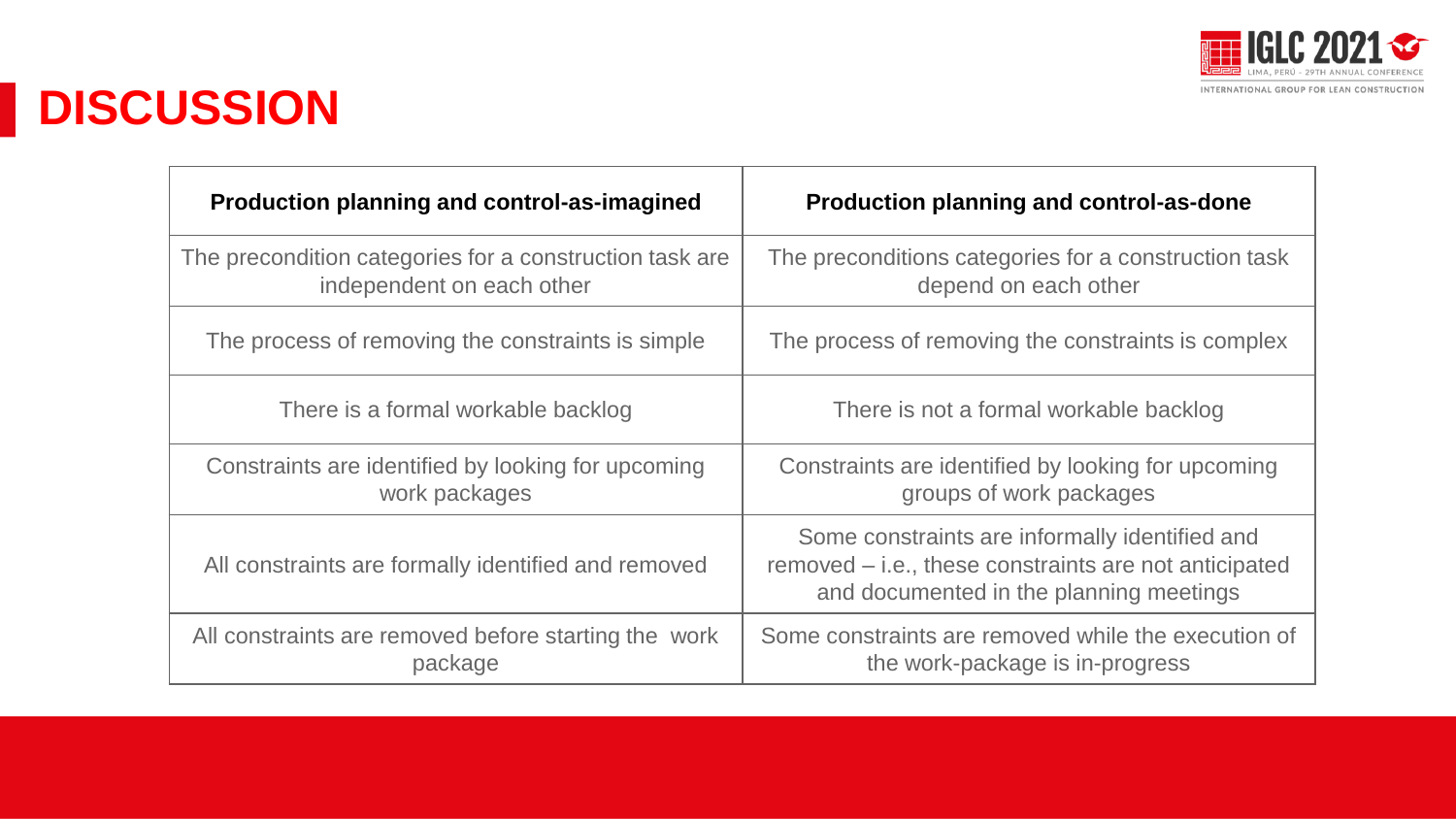

## **CONCLUSIONS**

- Differences between what is prescribed by the original version of the LPS and how it was applied in practice in the case study (look-ahead level)
- Hidden activities required for the removal of constraints (took time and effort from managers)
- Further studies are required to:
	- understand if the gaps identified in this study are recurrent on other construction projects and if they reflect fundamental limitations and under specification in the theory of LPS